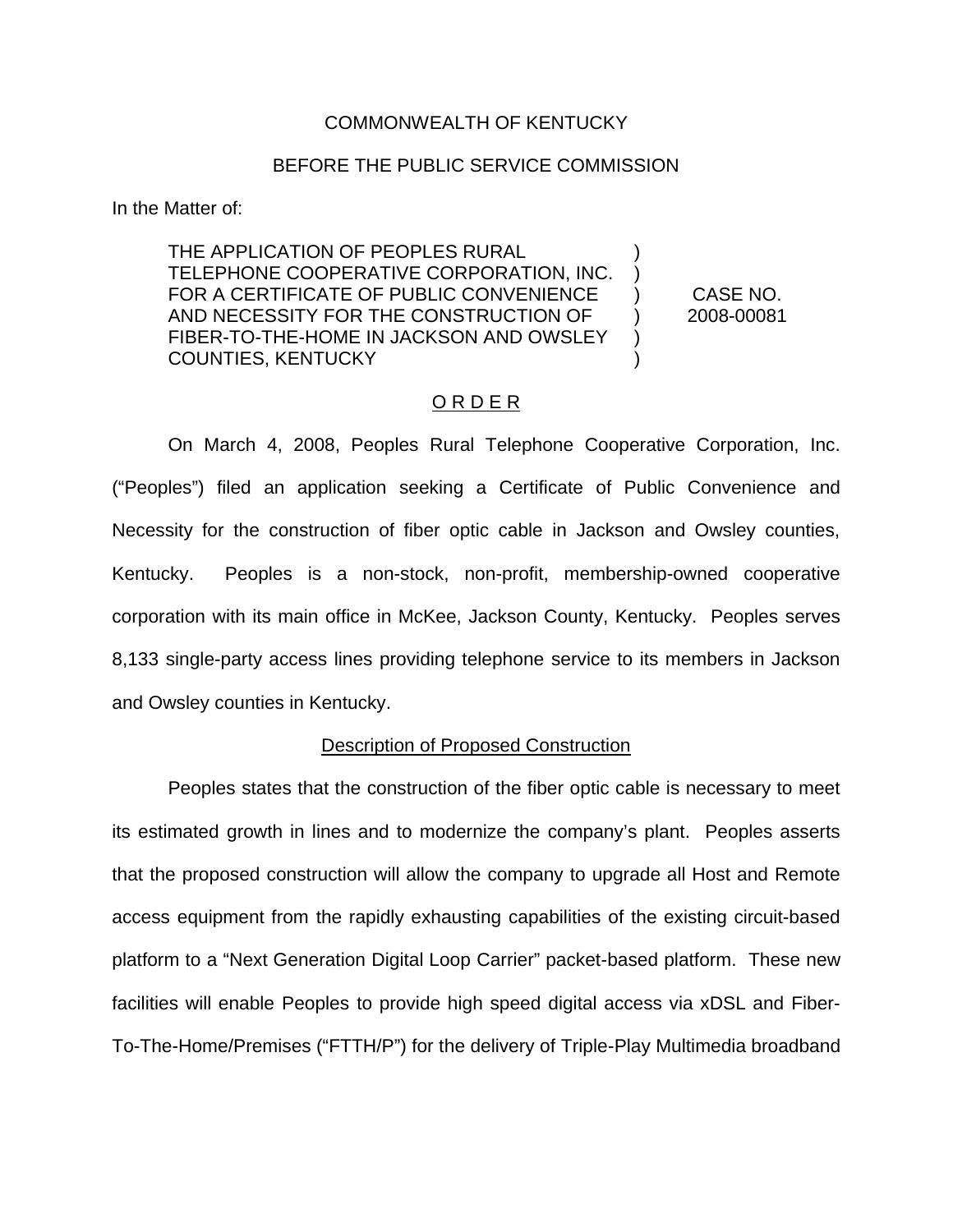services.<sup>1</sup> Upon completion, Peoples states that all wire centers will be equipped with packet-based digital high-speed interfaces with FTTH/P deployed to approximately 50 percent of subscriber locations.

Peoples states that its customers' demands for increasingly high levels of bandwidth cannot be met with its current network. Many future services sought by its members will require capability; therefore, Peoples plans to implement FTTH/P construction. The new construction will allow the use of the new broadband technologies in the company's network and will minimize copper cable construction cost and plant maintenance. Peoples intends to deploy state-of-the-art, digital-signaling facilities, along with new related services as they become available to meet its members' requirements. Diverse routing and support for remotes will continually be a priority in order that subscribers will receive uninterrupted service.

There are currently no lines, facilities, or systems of any other telephone company in the area to be served by the proposed fiber construction project. Further, none of the subscribers to be served by the proposed fiber construction receive any type of telephone services from the facilities of other competing telephone companies other than cellular communications providers.

Peoples has not estimated an ongoing cost of maintenance of the fiber upon completion. Peoples anticipates that its ongoing maintenance and provisioning costs will be no more, and likely less, than its costs for its current network.

 $1$  Triple-Play Multimedia broadband services include voice, data, and video services.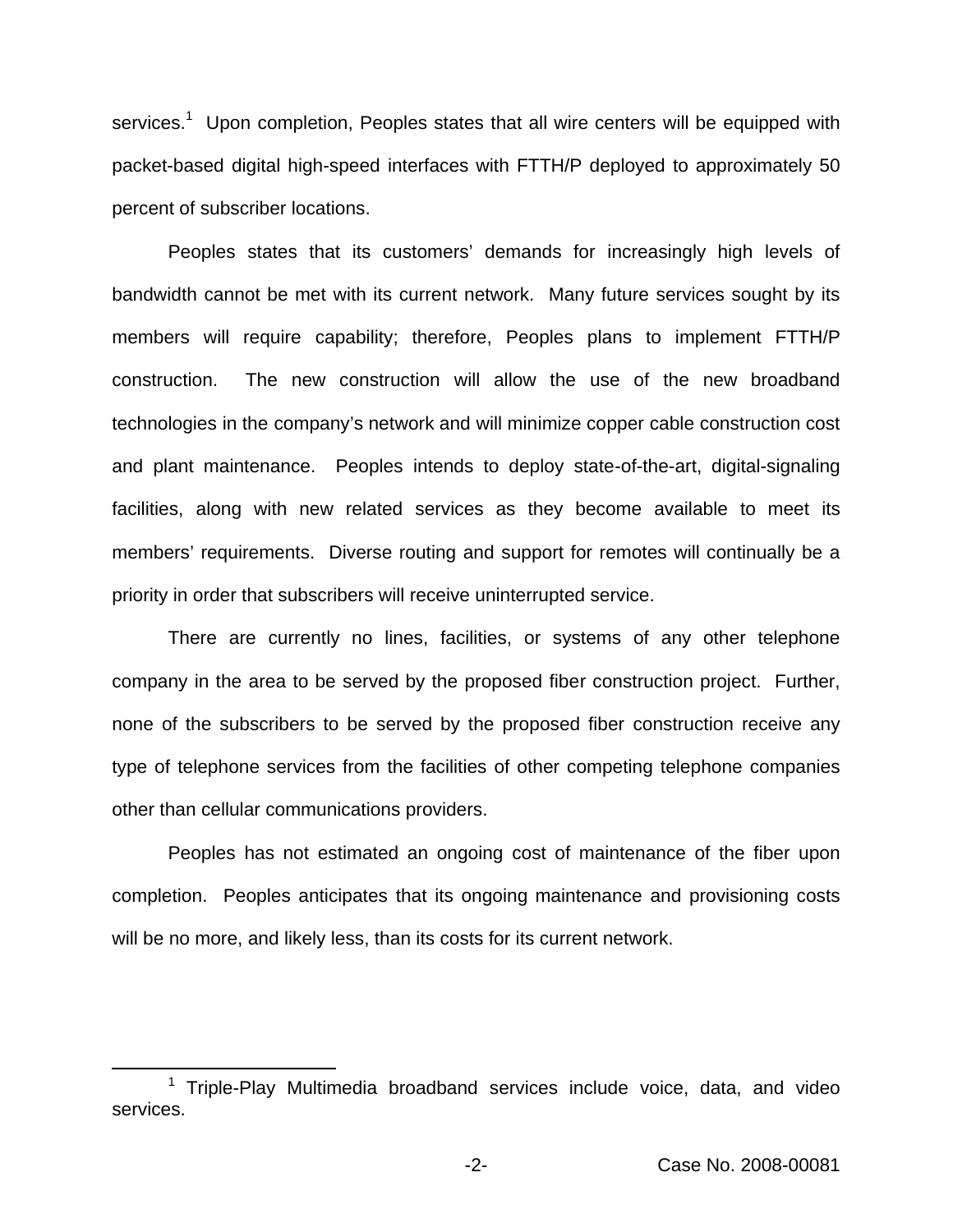Peoples intends for the proposed construction to be completed on a 5-year construction schedule. During this time, Peoples estimates that it will complete 20 percent of the total project in each of the five years of the construction cycle.

The total cost of the proposed construction is estimated to be \$19,200,000 and will be funded primarily through a new cost of money loan from the Rural Utilities Service ("RUS").<sup>2</sup> On January 14, 2008, Peoples submitted its "P" loan application to RUS for \$19,200,000, and the final determination from RUS is pending. Peoples does not anticipate requiring any local rate adjustments as a result of the new construction.

### Discussion and Findings

The proposed construction will result in a significant expansion of the services available to subscribers and enhance Peoples' ability to maintain its facilities and provision customers. However, the planned construction is extensive with substantial costs and is designed primarily for Peoples to support services that may be beyond the jurisdiction of the Commission. $3$  The Commission recognizes that the General Assembly has found the provision of broadband and other state-of-the-art telecommunications technologies are an "essential element to the Commonwealth's initiative to improve the lives of Kentucky citizens. . . .<sup>"4</sup> Nevertheless, the Commission

 $2$  Some of the proposed construction costs will be financed with unencumbered "N" loan funds previously acquired from RUS.

 $3$  KRS 278.5462 provides, in part, the provision of broadband services is not subject to state administrative regulation. However, the Commission retains authority to investigate and resolve complaints stemming from broadband service and authority to arbitrate and enforce interconnection agreements. Interconnection agreements may include provisions related to remote terminals and central office facilities which may incorporate broadband services.

 $4$  KRS 278.546(1).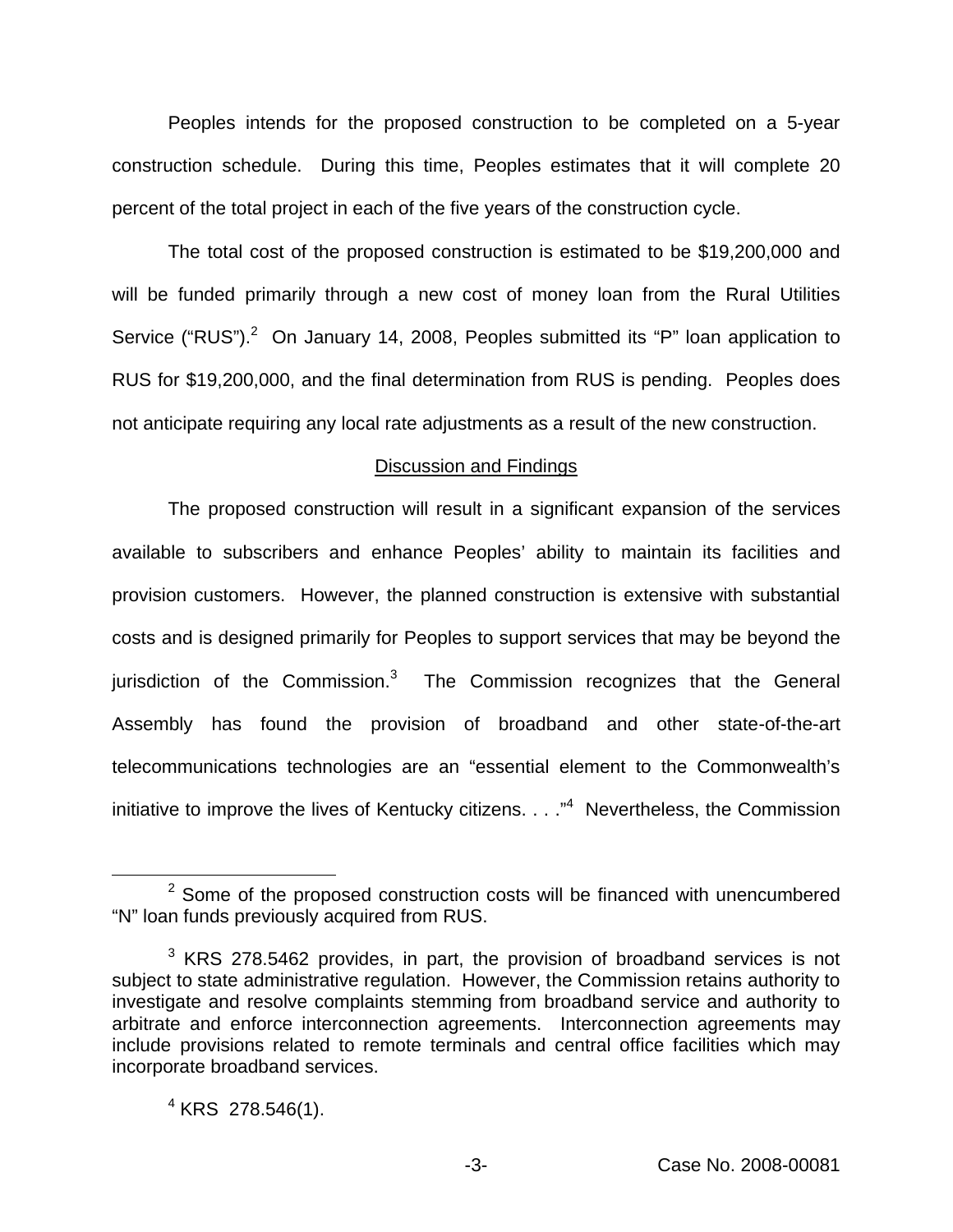remains obligated to ensure that there is no adverse effect on Peoples' continuing ability to offer safe, adequate, and reasonable basic local exchange service.<sup>5</sup> Peoples should carefully account for the costs associated with the construction of these facilities, and properly allocate those costs to jurisdictional and non-jurisdictional services, respectively.<sup>6</sup>

The Commission, having considered the evidence of record and being otherwise sufficiently advised, finds that Peoples should be authorized to proceed with the proposed construction as described herein.

IT IS THEREFORE ORDERED that:

1. Peoples is granted a Certificate of Public Convenience and Necessity for the construction of fiber optic cable in Jackson and Owsley counties, Kentucky as set forth in its application and as described in the Order.

2. Peoples shall file evidence with the Commission of the final approval by RUS for the financing of the proposed construction with 10 days of receipt of the approval.

3. Should the costs of the construction authorized herein exceed by more than 10 percent the estimated costs contained in the application, Peoples shall immediately notify the Commission in writing of the adjustment and include an explanation of the additional costs for the Commission's approval.

 $5$  KRS 278.542(1)(n).

 $6$  The Commission retains the authority to review the reasonableness of such accounting procedures when considering adjustments of rates for basic local exchange service.